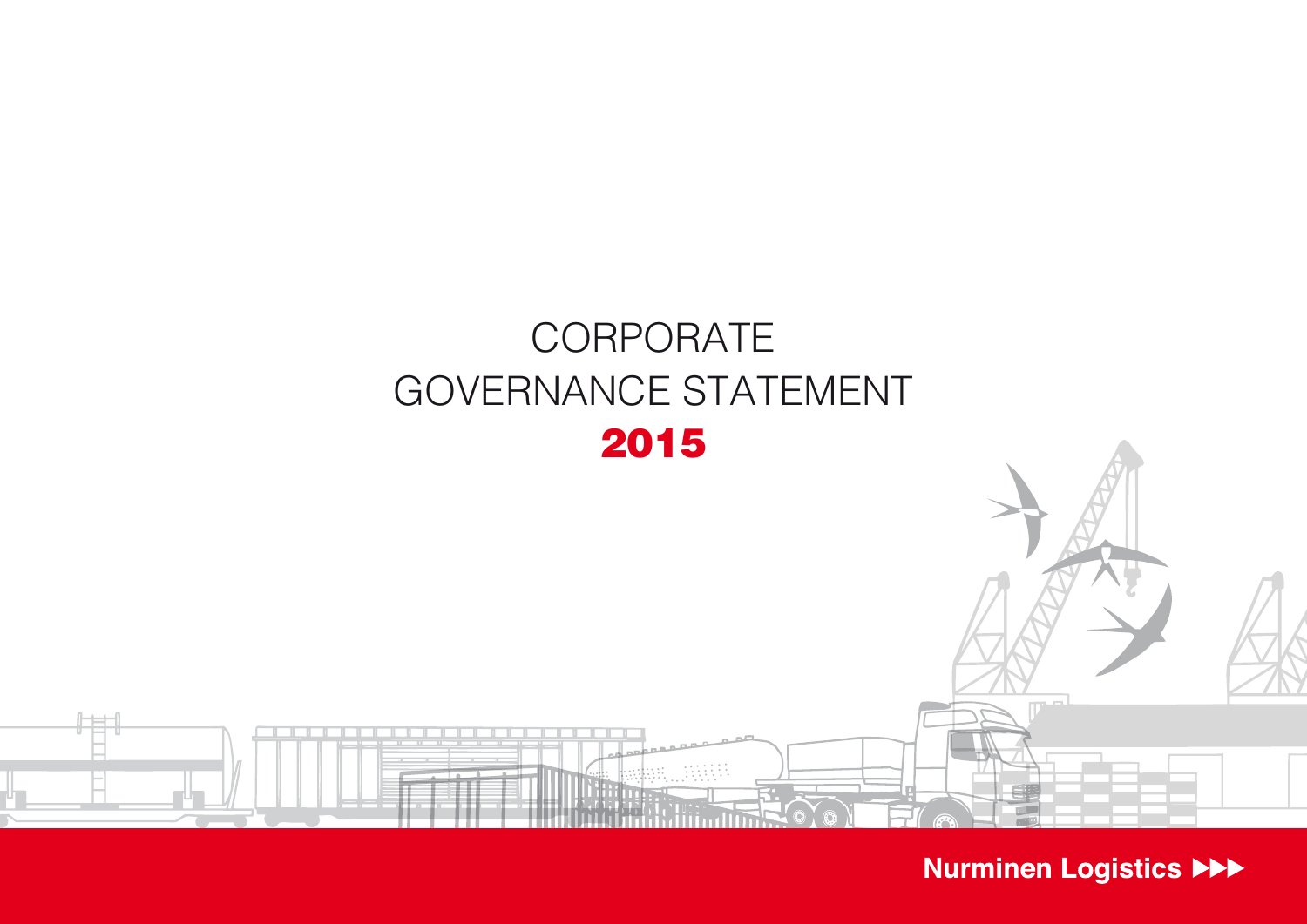# EXECUTIVE BODIES **2**

General Meeting of Shareholders **2** *[Annual General Meeting 2015](#page-2-0)* **3** *[Shareholder Rights](#page-2-0)* **3** [Board of Directors](#page-2-0) **3** *[Independence of the Board of Directors' members](#page-3-0)* **4** *[Board of Directors in 2015](#page-3-0)* **4** *[The Board Committees](#page-5-0)* **6** *[Audit Committee](#page-5-0)* **6** [Boards of Directors of Subsidiaries](#page-5-0) **6** [President and CEO and Group Management Team](#page-5-0) **6** [REMUNERATION](#page-8-0) **9** [INSIDER MANAGEMENT](#page-8-0) **9** [THE MAIN FEATURES OF THE FINANCIAL REPORTING,](#page-8-0)  [INTERNAL CONTROL AND RISK MANAGEMENT](#page-8-0) **9** [Financial Reporting](#page-8-0) **9** [Internal Control](#page-9-0) **10** [Risk management](#page-9-0) **10** *[Strategic Risks](#page-10-0)* **11** *[Financial Risks](#page-10-0)* **11** [Currency risks](#page-10-0) **11** [Interest Rate Risks](#page-10-0) **11** [Liquidity Risk](#page-10-0) **11** [Credit Risks](#page-10-0) **11** *[Operational Risks](#page-10-0)* **11** *[Information Security Risks](#page-11-0)* **12** *[Indemnity Risks](#page-11-0)* **12** [USE OF DERIVATIVES](#page-11-0) **12** [THE STRATEGY WORK OF THE COMPANY](#page-11-0) **12** [AUDITING](#page-11-0) **12** [COMMUNICATIONS](#page-12-0) **13**

Nurminen Logistics Plc applies the guidelines and provisions of its Articles of Association, the Finnish Limited Liability Companies Act and the rules and regulations of NASDAQ OMX Helsinki Ltd. Furthermore, Nurminen Logistics complies with the Finnish Corporate Governance Code 2010 entered in force on 1 October 2010 and approved by the Securities Market Association, with the following exceptions:

- Deviating from recommendation 9, Number, composition and competence of the directors, both genders are not represented on the Board of Directors. This is due to the fact that despite its efforts the company has not been able to propose female candidates to the Annual General Meeting. However, the company's long-term target is to have both genders represented in the Board composition.
- Deviating from recommendation 22, Appointment of members to the committees, as of 25 November 2010 the Audit Committee consists of two members. The company considers that two members is appropriate amount as there are only five members in the Board of Directors.

## The Code is publicly available on www.cgfinland.fi.

The company's corporate governance comprises of General Meeting of Shareholders, the Board of Directors and committees founded by it, the President and CEO and the Group Management Team, laws and regulations applicable in the company's operations as well as the company's internal policies, guidelines and practices.

This Corporate Governance statement has been issued separately according to recommendation 54 of the Corporate Governance Code, Corporate Governance Statement. It has been reviewed by the audit committee and approved by the Board of Directors and it is audited by Company Auditor.

The company has, on 17 March 2016, issued a separate Report on Operations.

### **EXECUTIVE BODIES**

The General Meeting of Shareholders, the Board of Directors and the President and CEO are responsible for Nurminen Logistics Plc´s management. Their duties are defined mainly in the Finnish Companies Act.

### **General Meeting of Shareholders**

The General Meeting of Shareholders is the company's highest decision-making body. Its tasks and procedures are defined in the Finnish Companies Act and in company's Articles of Association.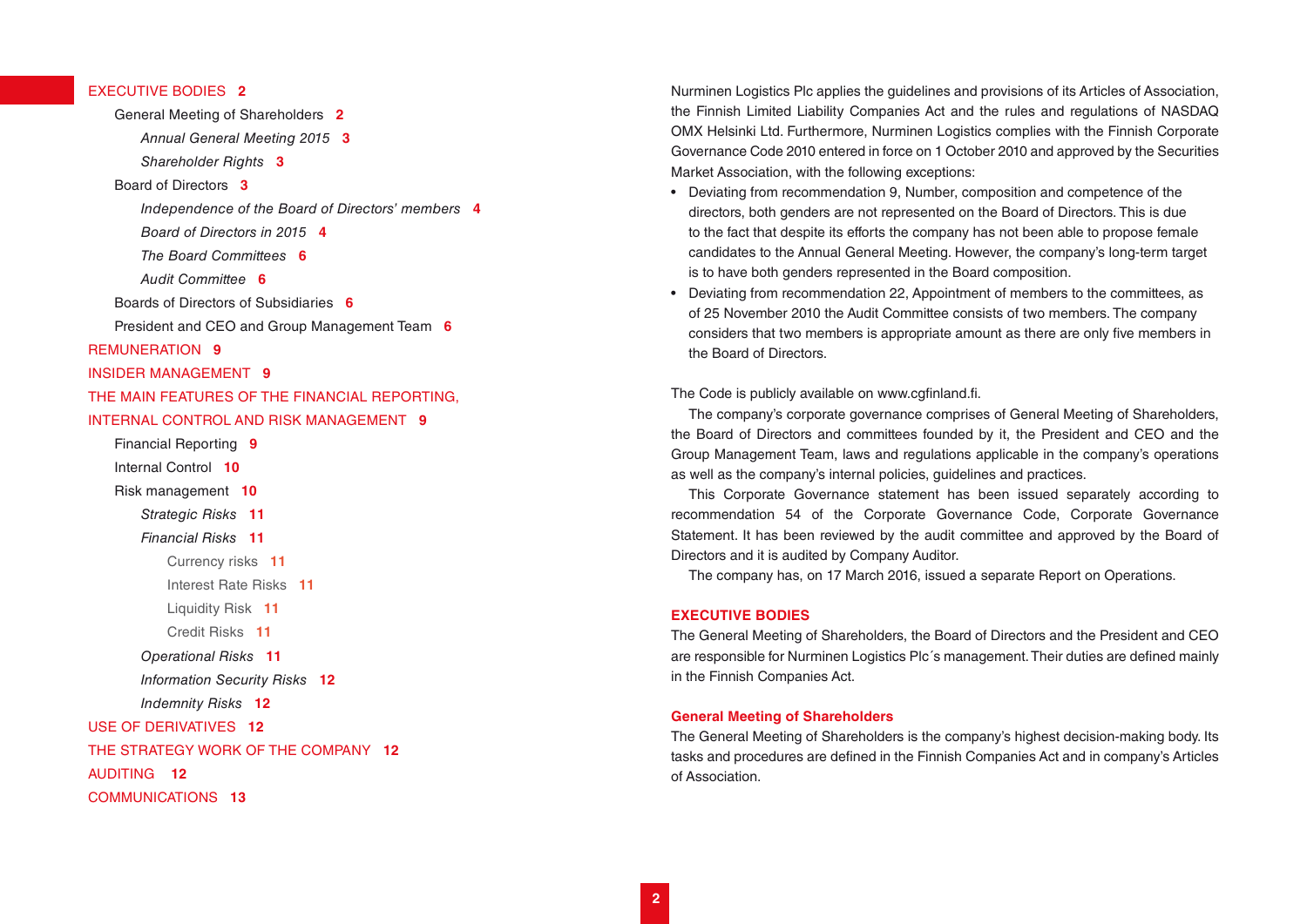<span id="page-2-0"></span>The Annual General Meeting shall be held annually by the end of June. Notices to General Meeting of Shareholders must be delivered to shareholders no earlier than three months before the record date for the Annual General Meeting meant in the Finnish Companies Act and not later than three weeks before the General Meeting, however, no later than nine days before the record date for the Annual General Meeting meant in the Finnish Companies Act, by publishing the notice in a nation-wide newspaper chosen by the Board of Directors or on the company´s website. Nurminen Logistics Plc also publishes its invitations to General Meetings as stock exchange releases.

Decisions made by the Annual General Meeting include i.e. approving of the financial statements and the consolidated financial statements of the company, use of the profit and discharging the Board of Directors and the President and CEO from liability. Furthermore, the Annual General Meeting elects the members of the Board of Directors and the auditor and decides on their remuneration and compensation of their costs.

#### *Annual General Meeting 2015*

The 2015 Annual General meeting was held on 7 April 2015. The meeting approved the financial statements and discharged the members of the Board of Directors and the company's President and CEO from liability for the financial year 2014.

### *Shareholder Rights*

A shareholder shall have the right to have a matter falling within the competence of the General Meeting dealt in the General Meeting, if the shareholder so demands in writing from the Board of Directors well in advance of the meeting, so that the matter can be mentioned in the notice of the meeting in question. The demand shall always be deemed to be on time, if the Board of Directors has been notified of the demand no later than four weeks before the notice is issued.

Shareholders who have been entered into the shareholder register eight working days before a General Meeting (General Meeting Record Date) have the right to attend that meeting. In addition, the holder of a nominee registered share may be notified for a temporary entry into the shareholder register so that the shareholder can attend that meeting, if the shareholder has the right, on basis of the shares, to be entered into the shareholder register on the General Meeting Record Date. The notification for a temporary entry shall be filed no later than on the date mentioned in the notice of the General Meeting, said date to be subsequent to the General Meeting Record Date. Changes in shareholdings occurring after the General Meeting Record Date shall not affect the right to attend the General Meeting or the voting rights of the shareholder.

A shareholder may participate in a General Meeting of Shareholders either in person or by proxy. A shareholder or his/her proxy may also employ the services of an assistant in a General Meeting of Shareholders. A shareholder may have several proxies, who represent the shareholder on the basis of shares held on different book-entry accounts.

A shareholder may participate in the General Meeting on condition of giving advance notice of participation to the company no later than on a date given in the notice of the meeting, not to be earlier than ten days before the meeting. A shareholder of nomineeregistered shares is deemed to have given his/her advance notice of participation in case, if he/she has been temporarily entered in to the shareholder register in accordance with the Finnish Companies Act. If a shareholder participates in a General Meeting by means of several proxies, the advance notice of participation shall indicate the shares on the basis of which each of the proxies represents the shareholder.

### **Board of Directors**

The Board of Directors is responsible for the management and the proper arrangement of the operations of the company. The Board has a general authority regarding matters not specifically designated by law or Articles of Association to any other governing body of the company.

The Board of Directors comprises four to eight members and of no more than three deputy members as decided and elected by an Annual General Meeting. The Annual General Meeting elects the Board of Directors for a term ending at the closing of the Annual General Meeting of the shareholders following the appointment. The board elects a chairman from its membership.

The Board of Directors has written Rules of Procedure. Duties of the Board of Directors are among others:

- to decide on Group strategy and business segments' strategies
- to decide on structure and organisation of the Group
- to review and to approve interim reports, financial statements including Group financial statement and the Board of Directors' report and the stock exchange releases concerning the outlook of the company
- to approve Group's business plan, budget and investment plan
- to decide on strategically or financially significant individual investments, acquisitions, divestments, reorganisations and liabilities
- to decide on reward and incentive scheme for Group management
- to approve Group's risk management and reporting procedures
- to prepare dividend policy and to look after the development of shareholder value
- to be responsible for other duties prescribed in the Companies Act and other legislation.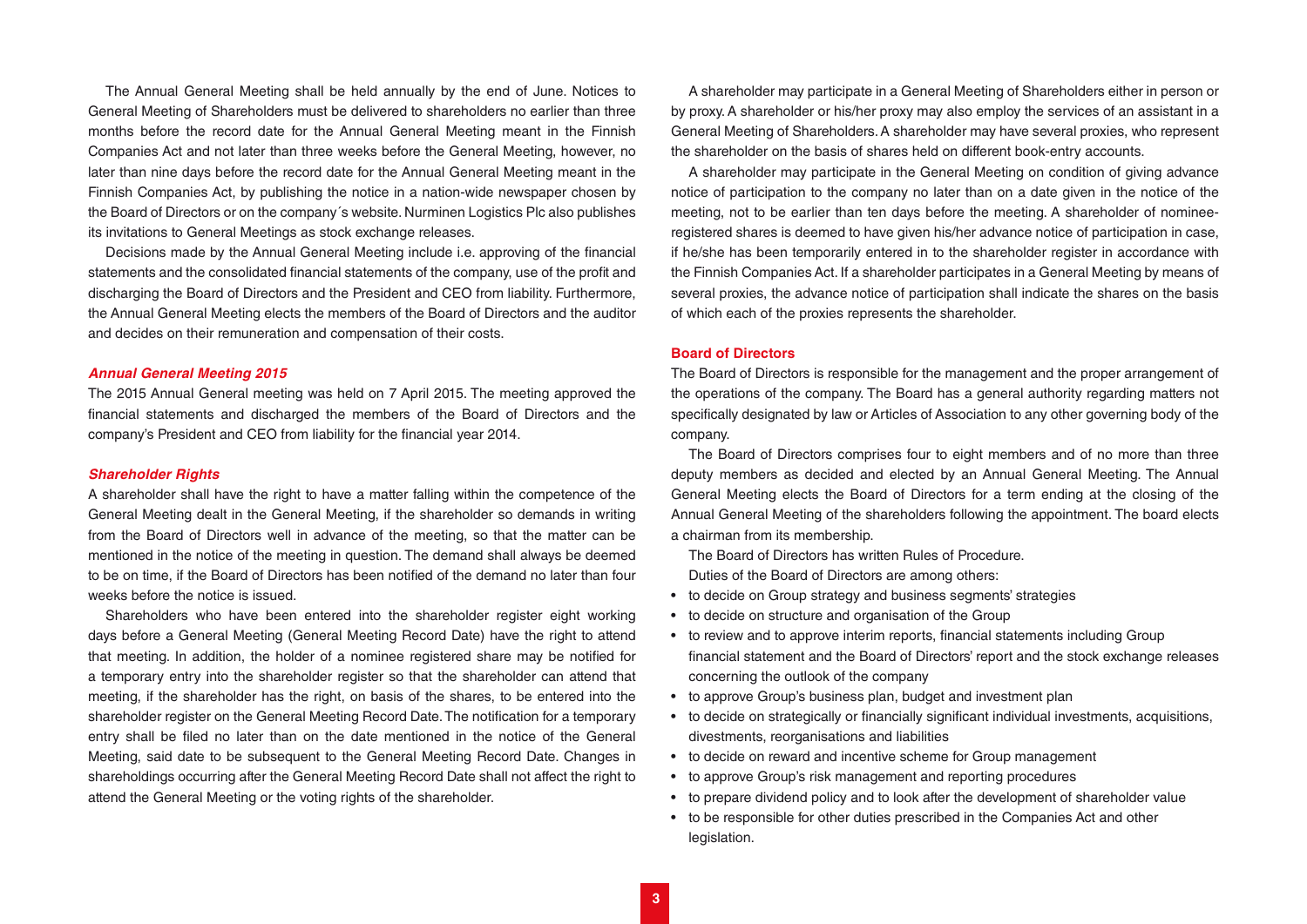<span id="page-3-0"></span>The Board of Directors appoints a President and CEO and evaluates annually the activities of the President and CEO and the rest of the Management Team. The Board of Directors also evaluates its activities annually in an internal self-evaluation.

The Board of Directors convenes 8–10 times a year following a predetermined schedule and at the invitation of the chairman as often as required by the company's activities or when proposed by the President and CEO. The company's President and CEO and Chief Financial Officer attend Board of Directors' meetings. Chief Financial Officer acts as a secretary of the Board of Directors.

#### *Independence of the Board of Directors' members*

The majority of the members of a Board of Directors must be independent from the company and two of these individuals belonging to said majority must be independent of significant shareholders.

### *Board of Directors in 2015*

As of 24 August 2015, the Board of Directors consisted of the following five members: Olli Pohjanvirta (chairman since 7 September 2015), Tero Kivisaari, Juha Nurminen, Jukka Nurminen and Alexey Grom

During 7 April 2015 – 24 August 2015, the Board consisted of the following four members: Tero Kivisaari (chairman), Juha Nurminen, Jukka Nurminen and Alexey Grom.

Until 7 April 2015, the Board consisted of the following five members: Tero Kivisaari (chairman), Juha Nurminen, Jukka Nurminen, Alexey Grom and Tommi Matomäki.

### **Olli Pohjanvirta,** b. 1967, as of 24 August 2015

President and CEO

LL.M.

Chairman of the Board since 2015 (7 September 2015) President and CEO of the company in 2013–2015, Chairman of the Board in 2010–2013, Member of the Board in 2005\*–2010 Dependent of the company and independent of the significant shareholders

Along with his controlling interest corporations owned 1,197,819 Nurminen Logistics Plc shares at the end of 2015.

### *Primary working experience*

Managing Director of Russian Capital Management Oy since 2010. Hannes Snellman LLC's Partner and head of operations in Russia in 2006–2010. A shareholder of ETL Law Offices Ltd in 1993–2006.

### **Tero Kivisaari**, b. 1972

M.Sc. (Econ. and Tech.) Member of the Board since 2010, Chairman of the Board in 2013 – 7 September 2015 Independent of the company and significant shareholders

Owned 66,445 Nurminen Logistics Plc shares at the end of 2015.

### *Primary working experience*

Senior Partner in LetterOne Technology since 2014. President of business area Mobility Services of TeliaSonera AB in 2012–2013. President of business area Eurasia of TeliaSonera AB in 2007–2012. Chief Financial Officer and Vice President of business area Eurasia of TeliaSonera AB in 2003–2007. CFO of SmartTrust AB in 2000–2002. Vice President of International Operations of Sonera Oyj in 1998–2000.

### *Former key positions of trust*

Member of the Board: Turkcell Iletisim Hizmetleri A.S. (2007–2013), Fintur Holdings B.V. (2007–2013) and Megafon (2007–2012).

*<sup>\*</sup> Nurminen Logistics Plc was established on 1 January 2008 after the demerging of John Nurminen Oy. The year with an asterisk indicates when the person in question started on the Board of Directors at John Nurminen Oy and, subsequently, Nurminen Logistics Plc.*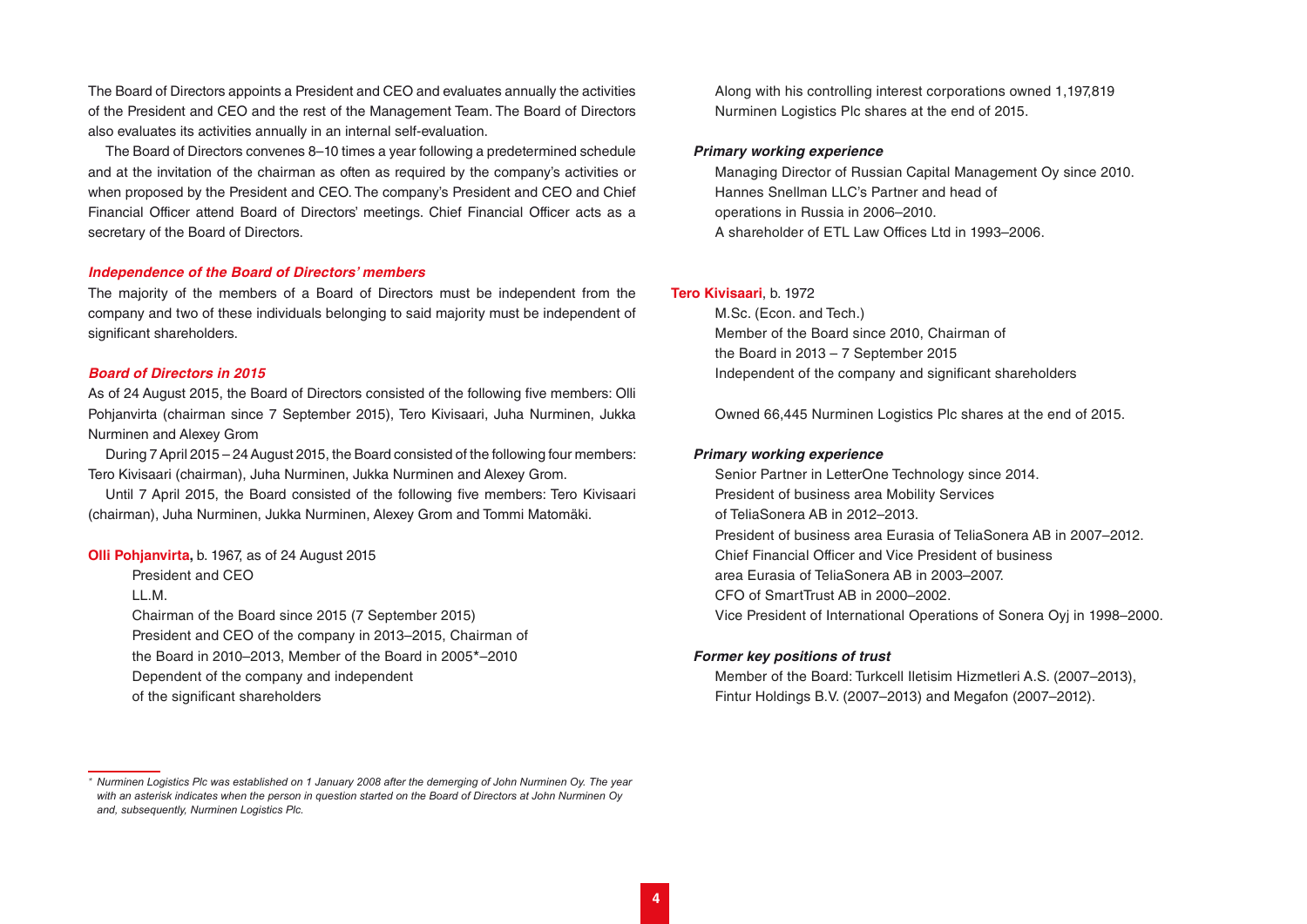# **Juha Nurminen**, b. 1946

M.Sc. (Econ.) Member of the Board since 1971\*, Chairman of the Board in 1997\*–2010 Independent of the company and dependent of the significant shareholders

Along with his controlling interest corporations owned 8,674,934 Nurminen Logistics Plc shares at the end of 2015.

### *Primary working experience*

Managing Director of John Nurminen in 1979–1990, 1993–1997 and 2007, served on the boards of various companies of the John Nurminen Group from 1974.

### *Other current key positions of trust*

Chairman of the Board: John Nurminen Foundation. Member of the Board: John Nurminen Oy. Member: Sininen Reservi Foundation delegation and The Finnish Lifeboat Institution advisory committee.

# *Former key positions of trust*

Chairman of the Board: John Nurminen Oy 1997–2007 and 2010–2012.

### **Jukka Nurminen**, b. 1979

M.Sc. (Econ.) Member of the Board since 2009 Independent of the company and dependent of the significant shareholders

Owned 949,674 Nurminen Logistics Plc shares at the end of 2015.

## *Primary working experience*

Managing director of John Nurminen Events B.V. since 2012. Managing director of Abyss Art Oy since 2006.

### *Other current key positions of trust*

Member of the Board: John Nurminen Oy and its subsidiaries.

# **Alexey Grom**, b. 1971

Executive MBA Member of the Board since 2013 Independent of the company and significant shareholders

Owned 4,926 Nurminen Logistics Plc shares at the end of 2015.

## *Primary working experience*

First Vice President of United Transport and Logistics Company (UTLC) since 2016. First Deputy CEO of United Transport and Logistics Company (UTLC) in 2014–2015. First Vice President of FESCO Transportation Group in 2012–2014. General Director of OOO Firma Transgarant since 2007.

#### **Tommi Matomäki**, b. 1967, until 7 April 2015

M.Sc. (Tech.) Member of the Board in 2014–2015 Independent of the company and significant shareholders

Didn't own Nurminen Logistics Plc shares at the end of 2015.

### *Primary working experience*

President and CEO of Technip Offshore Finland since 2015. Rautaruukki Plc: Executive Vice President, Ruukki Building systems in 2013–2014 Executive Vice President, Ruukki Construction in 2010–2013 Executive Vice president, Ruukki Engineering in 2008–2010 President and CEO of Technip Offshore Finland in 2003–2008.

# *Other current key positions of trust*

Member of the Board: Leinovalu Oy since 2010.

*<sup>\*</sup> Nurminen Logistics Plc was established on 1 January 2008 after the demerging of John Nurminen Oy. The year with an asterisk indicates when the person in question started on the Board of Directors at John Nurminen Oy and, subsequently, Nurminen Logistics Plc.*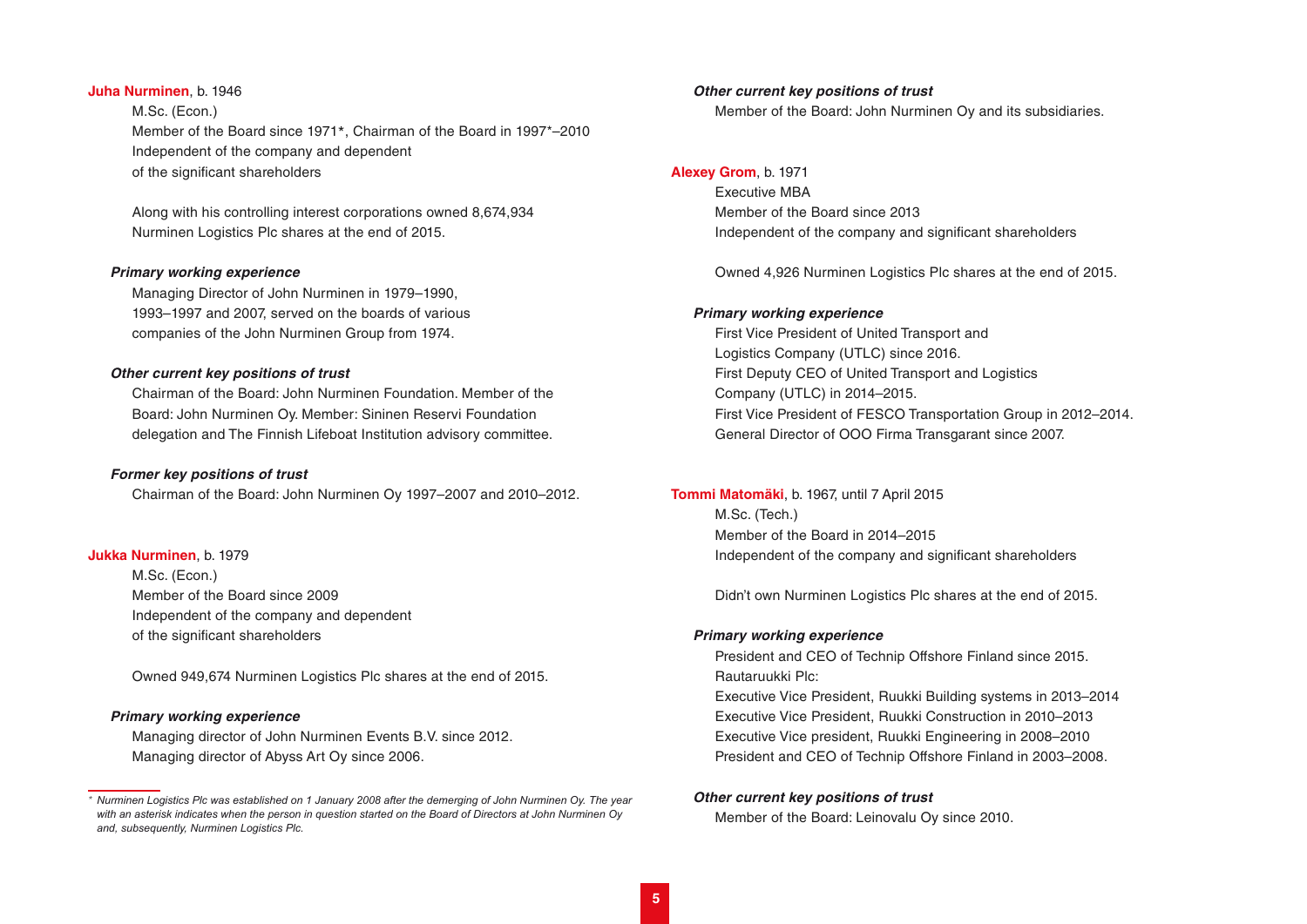<span id="page-5-0"></span>None of the Board members are employed by the company.

In 2015, the Board of Directors met 18 times at an average attendance rate of 88%.

The Annual General Meeting decides the remuneration for the Board of Directors. The Annual General Meeting of Shareholders (7 April 2015) resolved that for the members of the Board elected at the Annual General Meeting for the term ending at the close of the Annual General Meeting in 2016 remuneration level will be as follows: annual remuneration of EUR 40,000 for the Chairman and EUR 20,000 for the other members. In addition, a meeting fee of EUR 1,000 per meeting for the Board and Board Committee meetings shall be paid for each member of the Board living in Finland and EUR 1,500 per meeting for a member of the Board living outside Finland. 50 per cent of the annual remuneration will be paid in the form of Nurminen Logistics Plc's shares and the remainder in money. A member of the Board of Directors may not transfer shares received as annual remuneration before a period of three years has elapsed from receiving shares. It was decided to compensate the travel and other expenses of the members of the Board in accordance with customary practice. The members of the Board do not receive from the company compensations that are not related to their position as Board members.

The Extraordinary General Meeting of Shareholders resolved on 24 August 2015 that the remuneration of the Chairman of the Board will be EUR 10,000 per month plus car benefit with the maximum value of EUR 1,600 per month and telephone benefit in addition to the remuneration agreed upon in the Annual General Meeting on 7 April 2015.

### *The Board Committees*

At its organizing meeting the Board of Directors appoints an Audit Committee and if deemed appropriate, other committees, as well as nominates the members and chairmen of each committee. The purpose of committees is to prepare matters for the Board of Directors. The committees do not have independent decision-making authority.

### *Audit Committee*

Duties of the Audit Committee include but are not limited to:

- to review interim reports, financial statements including Group financial statement and the stock exchange releases concerning the outlook of the company
- to follow the financial statement reporting process, the efficiency of internal control and the internal auditing and the statutory auditing of the Group financial statement
- to oversee the financial reporting process
- to discuss the Corporate Governance statement given by the company
- to assess the independence of the authorised auditor or auditing company and especially to assess the additional services the auditor offers to the company
- to prepare a draft resolution concerning the election of the auditor.

The Audit Committee convenes at the invitation of the Chairman on regularly basis. The Audit Committee regularly reports of its work to the Board of Directors.

In 2015, the Audit Committee consisted of two members: 1 January  $-7$  April Jukka Nurminen, Chairman and Tommi Matomäki. 7 April onwards Jukka Nurminen, Chairman, and Alexey Grom. The Audit Committee met four times at an average attendance rate of 75 %.

# **Boards of Directors of Subsidiaries**

The Chairmen and the majority of the members of the Boards of Directors of Nurminen Logistics Plc's subsidiaries belong to the management of the Group.

### **President and CEO and Group Management Team**

Nurminen Logistics' President and CEO is appointed by the Board. The President and CEO is responsible for the daily management of the company in accordance with Finnish Company Act and the instructions and directions of the Board of Directors. The President and CEO acts as a Chairman of the Group Management Team.

M.Sc. (Econ) Marko Tuunainen has served as the President and CEO of the company since 1 August 2015. According to the Service Agreement between the company and the President and CEO, either party may terminate the Service Agreement by six months' prior notice, during which time full salary and benefits are paid. In addition to this, in the event that the company terminates the contract for reasons other than material breach of the President and CEO, the President and CEO shall be paid compensation equivalent to six month's salary. The President and CEO has statutory pension coverage and age of retirement.

LL.M. Olli Pohjanvirta served as the President and CEO of the company 19 November 2013 – 31 July 2015.

The Group Management Team comprises of the senior management. It is the Group Management Team's duty to prepare the strategy of the Group, to monitor its performance and to handle matters with significant financial or other bearing. The Group Management Team members report to the President and CEO.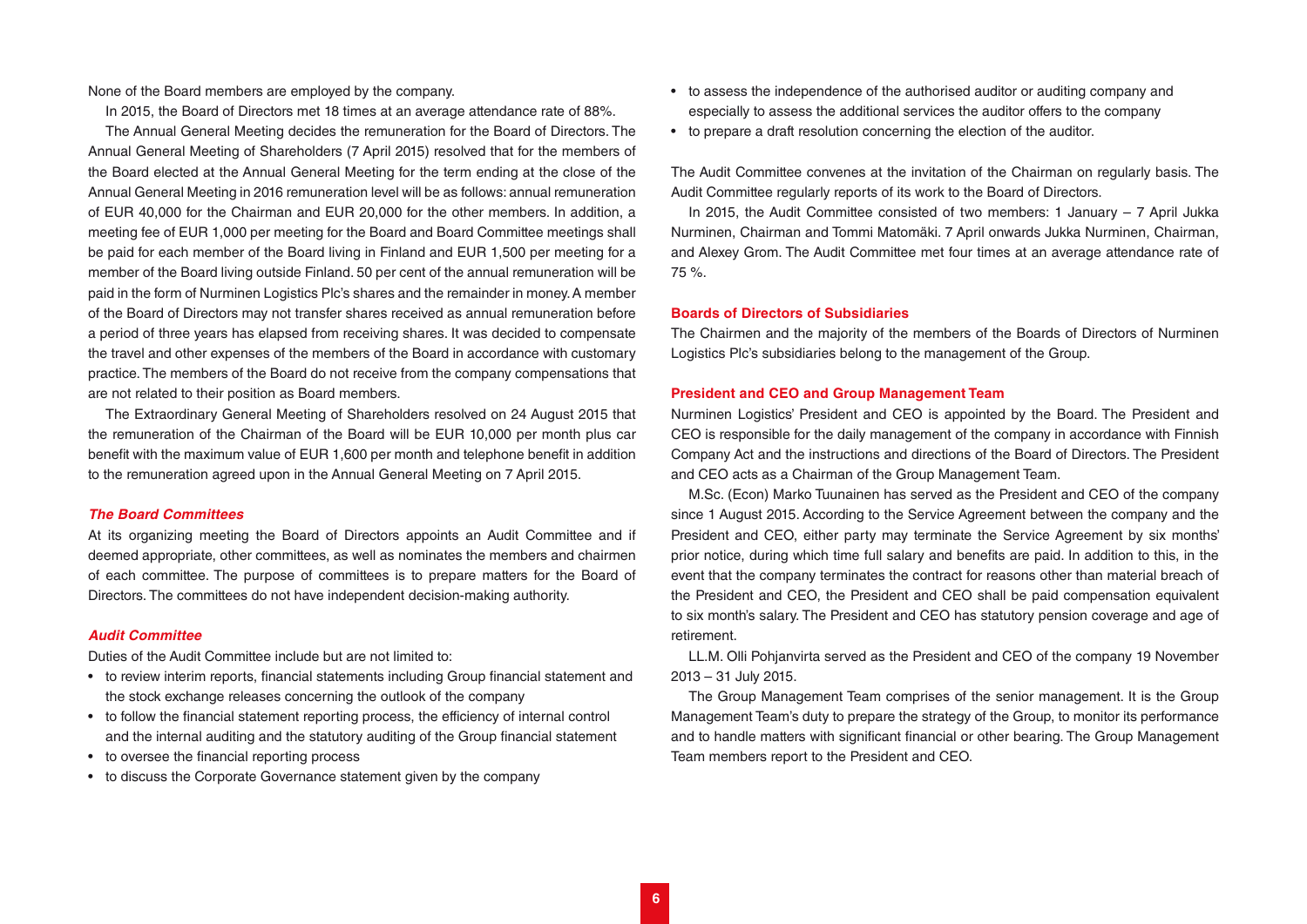In addition to the President and CEO, on 31 December 2015 the Group Management Team had four members. The members of the Group Management Team were:

### **Marko Tuunainen**, b. 1970, as of 1 August 2015

President and CEO M.Sc. (Econ) In the service of the company since 2014, in the current position since 2015

Owned 21,277 Nurminen Logistics Plc shares at the end of 2015.

### *Primary working experience*

Senior Vice President of Forwarding and Value Added Services business unit in 2014–2015. Regional Head of Electrolux CIS in 2004–2009. Managing Partner at North East Consulting in 2009–2011. Vice President, Sales and Marketing, iLOQ Oy in 2011–2012. Project Manager, Russian Capital Management Oy in 2012. Managing Director, iResponse Solutions Oy in 2013.

# **Markku Puolanne**, b. 1973, as of 7 September 2015

CFO Area of responsibility: Finance and Mergers, Acquisitions & IT B.Sc. (Econ) In the service of the company since 2013, in the current position since 2015

Did not own Nurminen Logistics Plc shares at the end of 2015.

# *Primary working experience*

Group Financial Controller of Nurminen Logistics Plc in 2013–2015. Business Controller of Mesvac Oy in 2011–2013. CFO and Group Financial Controller of subsidiary of the SRV Yhtiöt Plc in St. Petersburg (area of responsibility: Russia and Baltics) in 2005–2011.

# **Maija Dietrich**, b. 1977

Vive President Area of responsibility: Railway Logistics M.Sc. (Tech.) In the service of the company since 2014, in the current position since 2015

Did not own Nurminen Logistics Plc shares at the end of 2015.

# *Primary working experience*

HR Director of Nurminen Logistics Plc in 2014–2015. Strategic HR development manager, UPM Kymmene Oyj, 2001–2014.

# **Risto Holopainen**, b. 1963, as of 7 September 2015 Vice President

Area of responsibility: Terminal and Value Added Services B.Sc. In the service of the company since 2002, in

the current position since 2015

Did not own Nurminen Logistics Plc shares at the end of 2015.

# *Primary working experience*

Director of Terminal and Value Added Services business line in 2013–2015.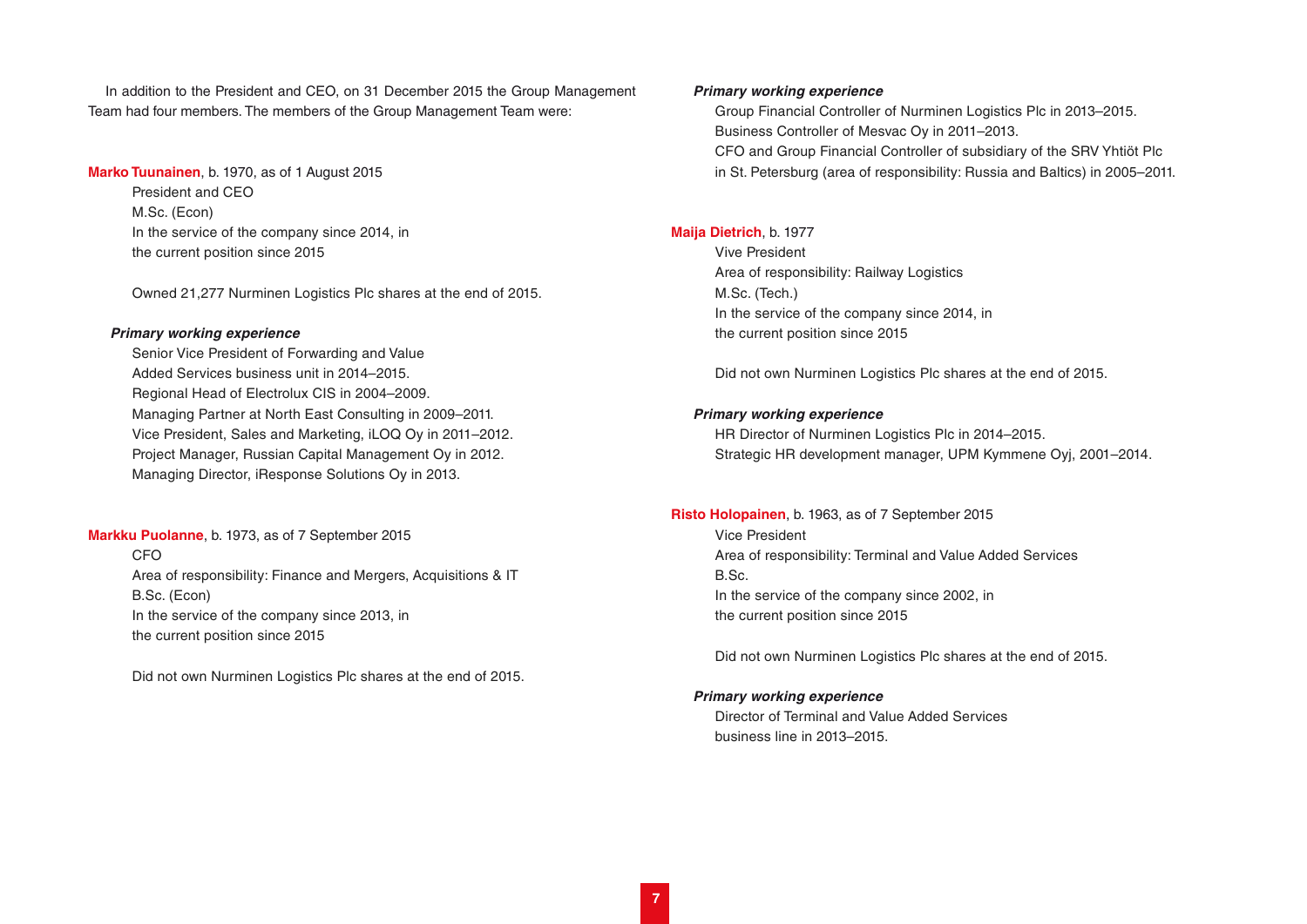### **Mike Karjagin**, b. 1968

Vice President Area of responsibility: Forwarding In the service of the company since 2012, in the current position since 2015

Did not own Nurminen Logistics Plc shares at the end of 2015.

### *Primary working experience*

Director of Forwarding business line in 2013–2015.

In 2015 also the following people were in the Management Team:

**Hannu Vuorinen**, b. 1956, until 30 September 2015 Senior Vice President Area of responsibility: Special Transports and Projects Undergraduate in Philosophy In the service of the company since 1989\*, in the current position since 2010

Owned 84,409 Nurminen Logistics Plc shares at the end of 2015.

## *Primary working experience*

Vice President of Nurminen Logistics Plc in 2008–2010. Director of business operations at John Nurminen Oy in 2003–2007. Managing Director of Nurminen Heavy Oy in 2000–2002.

**Olli Pohjanvirta,** b. 1967, until 31 July 2015

**Ari Viinikkala**, b. 1967, until 31 July 2015 CFO Area of responsibility: Finance and Mergers, Acquisitions & IT M.Sc. (Econ) In the service of the company since 2014

Did not own Nurminen Logistics Plc shares at the end of 2015.

### *Primary working experience*

CEO and CFO of the Vaahto Group Plc in 2012–2014. CFO of the Dynea Europe in 2010–2012. CFO of the GS Hydro in 2008–2010. Several financial management positions within KONE Corporation in 1995–2007.

*<sup>\*</sup> Nurminen Logistics Plc was established on 1 January 2008 after the demerging of John Nurminen Oy. The year with an asterisk indicates when the person in question started on the Board of Directors at John Nurminen Oy and, subsequently, Nurminen Logistics Plc.*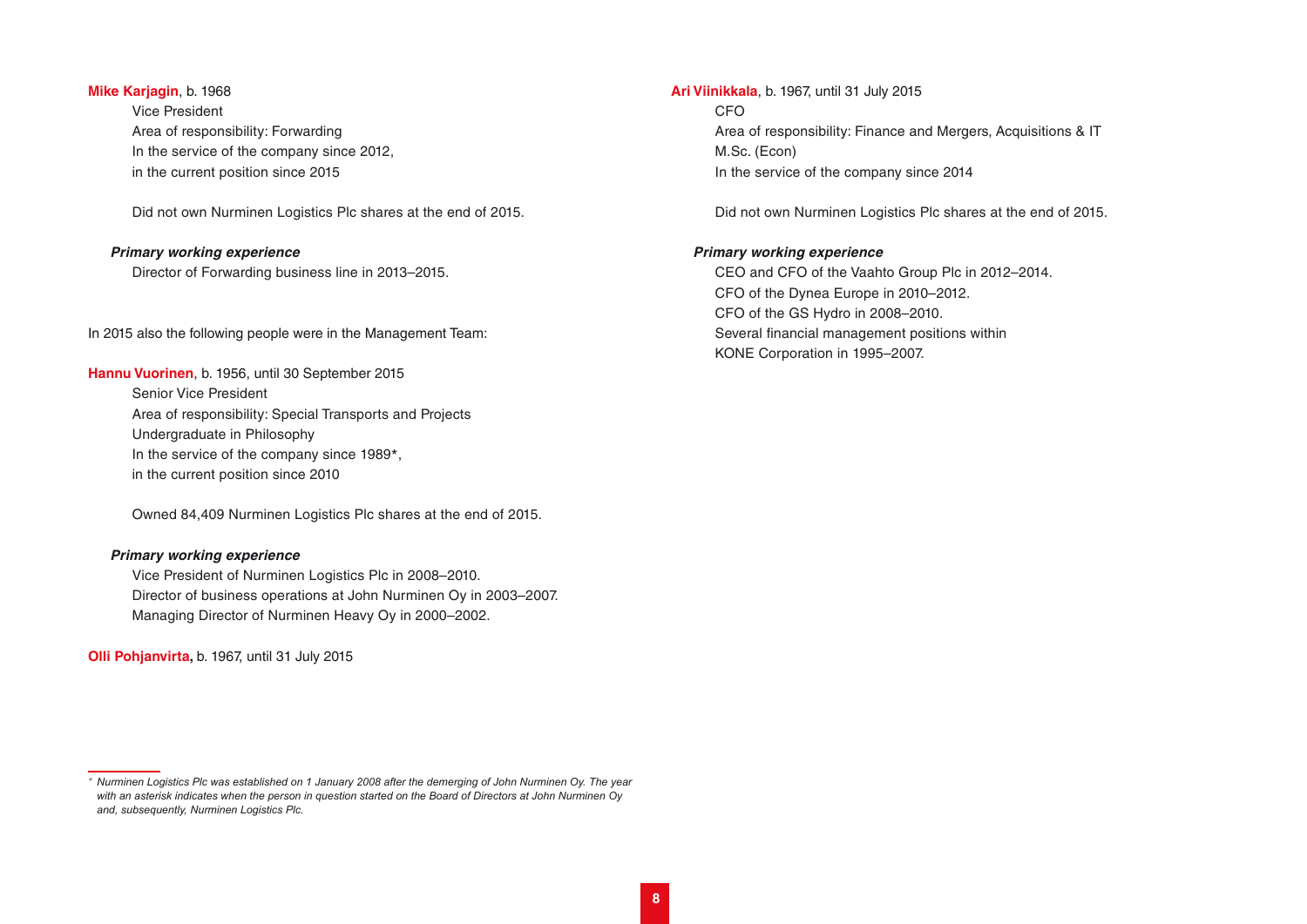### <span id="page-8-0"></span>**REMUNERATION**

The Board of Directors decides on the compensation of the President and CEO and The Group Management Team. The Group Management Team members are covered by an annual bonus system, which is based on business performance.

Nurminen Logistics has a key employee stock option plan. The stock options are intended to form part of the incentive and commitment program for the Group key employees. The purpose of the stock options is to encourage the key employees to work on a long-term basis to increase shareholder value. The purpose of the stock options is also to commit the key employees to the employer. Approximately 10 key employees, including the members of the Group´s Management Team and other separately named executives, belong to the target group of the plan. For all key employees, the prerequisite for receiving stock options is share ownership in the company.

#### **INSIDER MANAGEMENT**

Nurminen Logistics Plc follows the NASDAQ OMX Helsinki Guidelines for Insiders, and the company also has its own insider directives.

According to the Finnish securities market act Nurminen Logistics' permanent insiders include the statutory insiders, i.e. the Board of Directors, the President and CEO, the Management Team and the Principal Auditor. In addition to the public insider register, the company maintains a permanent company-specific insider register and a project-specific insider register. Persons employed by the company that due to their position or tasks regularly have access to insider information, form the permanent company-specific insider register. Those persons, who on the basis of an employment or other contract work for the company and obtain insider information associated with a specific project are considered the company's project-specific insiders.

Permanent insiders are prohibited from trading in Nurminen Logistics Plc's securities for 28 days prior to the publication of Nurminen Logistics' interim reports or financial statements releases. Project-specific insiders are prohibited from trading in the company's securities until the project concerned has been cancelled or disclosed.

The adherence to insider guidelines and for monitoring the duty to declare as well as the maintenance of insider registers is done under supervision of the CFO. The company maintains its insider registers in the Euroclear Finland Oy's SIRE system.Information on Nurminen Logistics Plc public insiders is available on the company's website at www. nurminenlogistics.com.

# **THE MAIN FEATURES OF THE FINANCIAL REPORTING, INTERNAL CONTROL AND RISK MANAGEMENT**

The foundation of the Groups´ management and internal control is its values that are defined together with the personnel:

- Develop and improve for the benefit of the customer
- Trust and be trustworthy
- Operate profitably
- Entrepreneurship means responsibility

The Groups´ values constitute ground rules aimed at guiding the operation of all employees. They are an important prerequisite for the materialisation of Group strategy. The values are reflected in all day-to-day operations, guide the personnel in achieving set targets and help to achieve the goal of the internal control. Together determined values support the participation of the entire organisation and clarify and facilitate both our internal and external communication.

The company's Board of Directors is responsible for the arrangement and the functionality of the internal control. Internal control, risk management and financial reporting are overseen by the Audit Committee nominated by the Board of Directors. Financial reporting in the Group is carried out by using the Group´s guidelines concerning the reporting. These guidelines are maintained by the Group´s Financial Administration. Financial Administration also oversees that these guidelines are applied and that the internal communication concerning the guidelines is arranged properly.

#### **Financial Reporting**

Board of Directors has approved principles how to prepare consolidated financial statements. Preparing process and controlling operations for consolidated financial statements are specified, as well as are the job descriptions and responsibilities for preparing consolidated financial statements. Adjustments in consolidated financial statements are made before the balances and profit and loss statements of Group companies are booked to Group reporting system to be sure that all company accounts correspond to principles of consolidated financial statements (IFRS). Validity of consolidation is synchronized. Turnover and profit of group and business units are analyzed and compared to views of management and to information from operational systems in the Control function.

Other processes that are significant for financial statements are fixed assets process and sales process. Sales revenues of Group are booked based on information from operational systems. This process is supervised by Group Financial Department.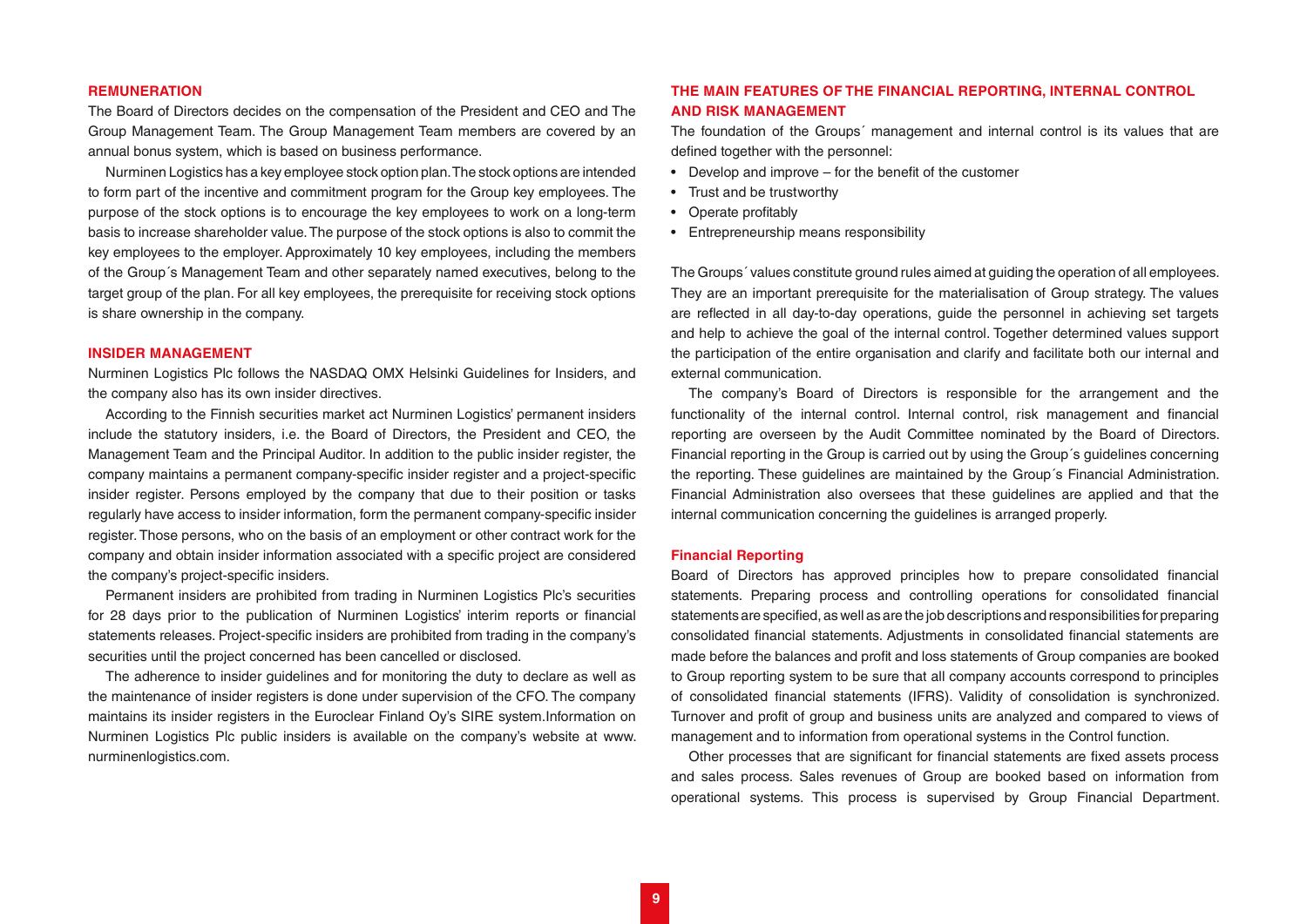<span id="page-9-0"></span>Significant information from sales systems are synchronized monthly with the information in bookkeeping. In Group there are limits for accepting the purchase of fixed assets and the accounting function of Group is also supervising purchases that are activated as assets. Group has an accepted depreciation policy which specifies economic lifetime for goods and components. Group accounting supervises that the depreciation periods that business units have defined are done according to group policy. Economic lifetimes are supervised by group accounting and inventory of fixed assets is done regularly. Depreciation periods are specified by law and by economic lifetime according to prudence principle.

Effective internal control system requires adequate, well-timed and reliable information so that the management can follow the achievement of goals and functionality of controls. This covers both economic and other information, data from information systems as well as other internally and externally gathered information. Management in different levels of Group is continuously supervising and estimating information from financial and operational systems as well as information from internal and external sources, and evaluates the significance of the information for the Group. Directions for accounting and other relevant directions are available in intranet for all and accounting function organizes on demand education related to these directions. Communication between operational units and accounting function is regular. Profit of Group is supervised internally by monthly reporting and it is completed by rolling forecasts. Group financial results are informed to the personnel immediately after the official stock exchange release is published.

Instructions for insiders are available in intranet for all. President and CEO, is responsible for Investor Communications.

The auditors control the validity of Group accounting and financial statements and that the management of the Group is organized properly. Control findings and recommendations related to them made by auditors are reported to the Board of Directors and to the Internal Audit Committee.

### **Internal Control**

In the Group internal control means all actions and processes, principles, instructions and organizational structures that aim to increase the probability that all targets can be reached. Purpose of internal control is to ensure the profitability of operations, observance of legislation and contracts, proper administration of assets and validity of financial reporting. The Group applies its internal control in accordance with international COSOmodel.

Nurminen Logistics Group consists of parent company Nurminen Logistics Plc, subsidiaries and associated companies. The company has corporatized its business operations in Finland into separate companies and operation under the new structure has been started from 1 January 2013. Functionally significant companies in addition to the parent company and the Finnish subsidiary are Russian and Baltic business units which are managed in own companies.

The Board of Directors is responsible for organizing and functionality of internal control. Internal control is managed by Group Management Team and it is executed by the whole organization. Internal control is not a separate function but elementary part of all functions and it is working in all levels of organization. Operational management has the main responsibility of control. Each manager is responsible for organizing the control of the functions, which he/she is responsible for, and to follow that the controls are continuously functional. Support functions such as financial administration and IT department are supporting Group Management Team and have responsibility to organize the internal control in support functions. Chief Financial Officer is responsible for processes in financial administration and in reporting and shall organize the internal control for these functions.

Internal audit of the company is organized by President and CEO and the Audit Committee. Together they annually decide the focus, resourcing and actions of internal audit. Goal of internal audit is to evaluate and develop the risk management, control, management and administration processes. Internal audit is carried out as broadened external audit.

The company does not have a separate internal audit function. Instead, the internal audit is part of the group's financial administration. If necessary the Group buys expert services. Contract risks are also managed locally with the assistance of the lawyers representing Business Units. Local auditors audit the procedures of internal control in accordance with the audit plan. Representatives of the financial administration perform certain controls when they visit subsidiaries. The financial management reports on the findings to the President and CEO and the Audit Committee, which in turn report to the Board of Directors. The main focus areas of risk management have been credit and liquidity risk as well as risks associated with railway logistics business operations.

### **Risk management**

The Group engages in continuous risk evaluation of its operative business, and aims to protect itself from known risk factors. The goal of the Group´s risk management is to secure the performance of the group, and to ensure the undisturbed continuation of business. The Board's Audit Committee evaluates the sufficiency and the appropriateness of the risk control and the processes related to it. The Audit Committee reports to the Board of Directors.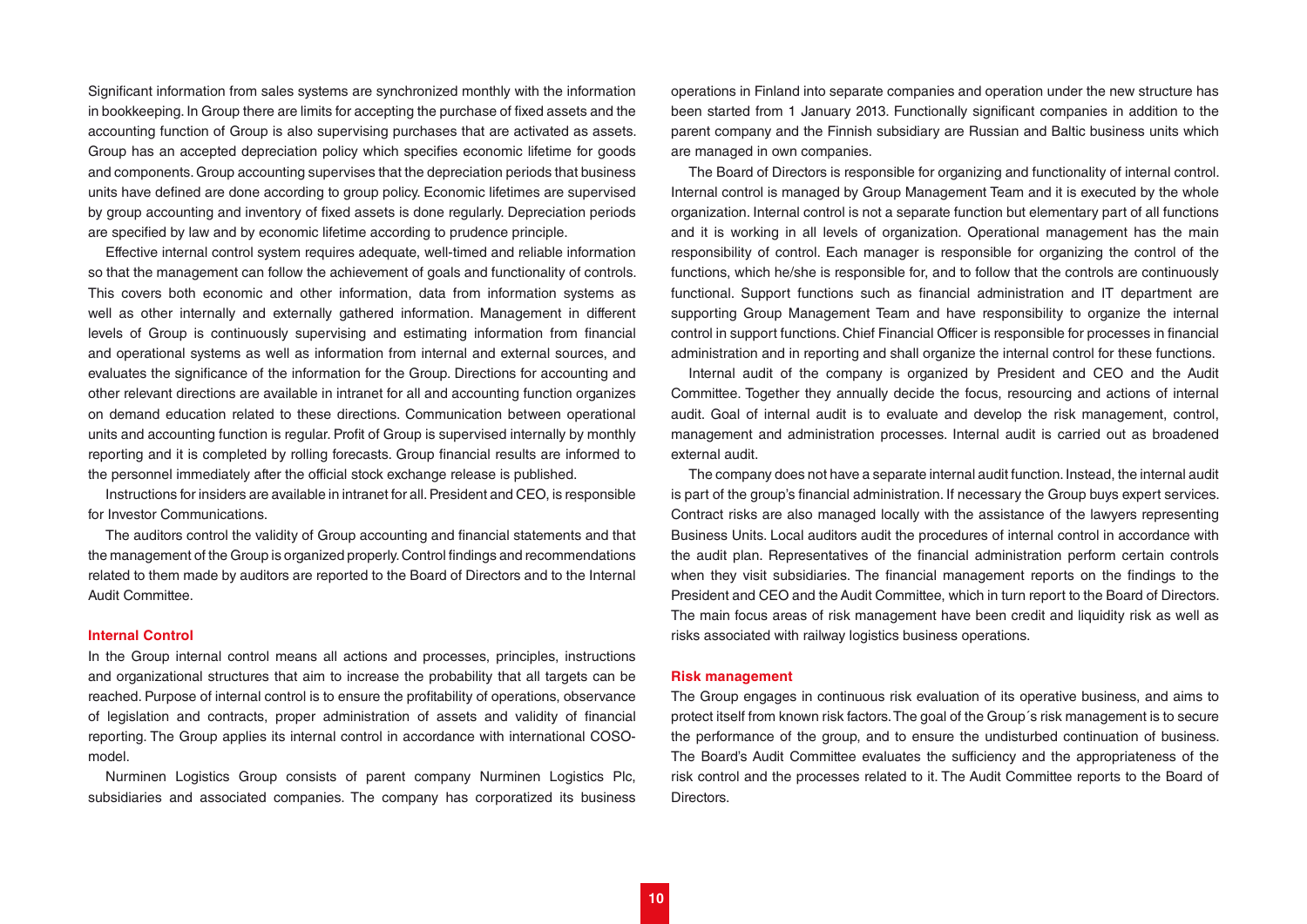<span id="page-10-0"></span>Business risks are divided in strategic risks, financial risks, operational risks, information security risks and indemnity risks.

The Group has established a general risk management policy, the principles of which are:

#### *Strategic Risks*

The Group systematically analyzes risks that are significant in relation to achieving the Group´s strategic targets. Risk analysis of strategic risks and the measures caused by it are reviewed in the Board of Directors at least once a year.

### *Financial Risks*

The goal of the Group´s risk management is to minimise the harmful effects by the changes in financial markets on the Group's profit and equity. The policy for managing financial risks is based on the main principles of finance approved by the Board of Directors. Group Financial Department is responsible for daily risk management within the limits set by the Board.

#### **Currency risks**

Currency risks are caused by foreign currency imports and exports, by the financing of foreign subsidiaries and by equity in foreign currency.

The Group manages the currency risk inherent in cash flows by keeping foreign currency income and expense cash flows in the same currency, and by matching them simultaneously to the extent possible. If matching is not possible, a portion of the open position may be hedged.

Foreign currency transaction risk position can be hedged if the counter value of currency exceeds EUR 500,000. Positions greater than EUR 2 million are hedged 50–110 %. Foreign currency risk of the net translation exposure can be hedged 25–75 %. Instruments used in hedging include forward contracts and plain vanilla options. Exotic options are forbidden. The hedge ratio is considered based on the current economic trends and the predicted currency prospects as well as the functionality of each currency's hedge market. In extraordinary hedging market circumstances, the company may deviate from the guidelines above.

Currency amounts in bank accounts should be kept as small as possible without disturbing payment transactions. The amount of currency assets may not exceed one percent of the total of the balance sheet.

# **Interest Rate Risks**

Interest rate risks to the Group derive mainly through interest bearing debt. The purpose of interest rate risk management is to diminish the effect of market interest rate movements on finance cash flows. Usable protection instruments include forward rate agreements and interest rate futures, interest rate swaps and interest collar agreements.

### **Liquidity Risk**

The purpose of liquidity risk management is to ensure sufficient financing in all situations. Assets required for two weeks' payment transactions will be reserved as a buffer for liquidity of payment transactions. The Group aims to guarantee the availability and the flexibility of financing in all circumstances by various financing agreements including sufficient credit limits and by co-operating with a number of financing institutions.

### **Credit Risks**

The goal of managing credit risk is to minimise losses which are caused by the other party neglecting their obligations. The Group will manage the counterparty risk based on the customer credit rating and engages in active debt-collection, when necessary.

### *Operational Risks*

The operational risks consist of sales, business, personnel, IT, safety and agreement risks, risks related to the internal processes and systems as well as of legal risks.

The Group strives to minimise the operational risks of its activities by seeking as balanced a business revenue and expenditure structure as possible and by continually developing its own operations and systems.

In terms of revenue structure, the Group pursues a balanced customer portfolio such that the proportion of the Group´s business activities deriving from individual customers and industries does not become too large.

In terms of expenditure structure, the Group strives for a flexible expenditure structure such that outlays conform to seasonal variations in business activities.

The Group strives to minimise the agreement risks by harmonising the agreements as well as the processes of drafting and approving the agreements. If necessary the Group buys expert services.

The Group continuously develops its core processes and information systems in order to be able to serve its customers competitively now and in the future.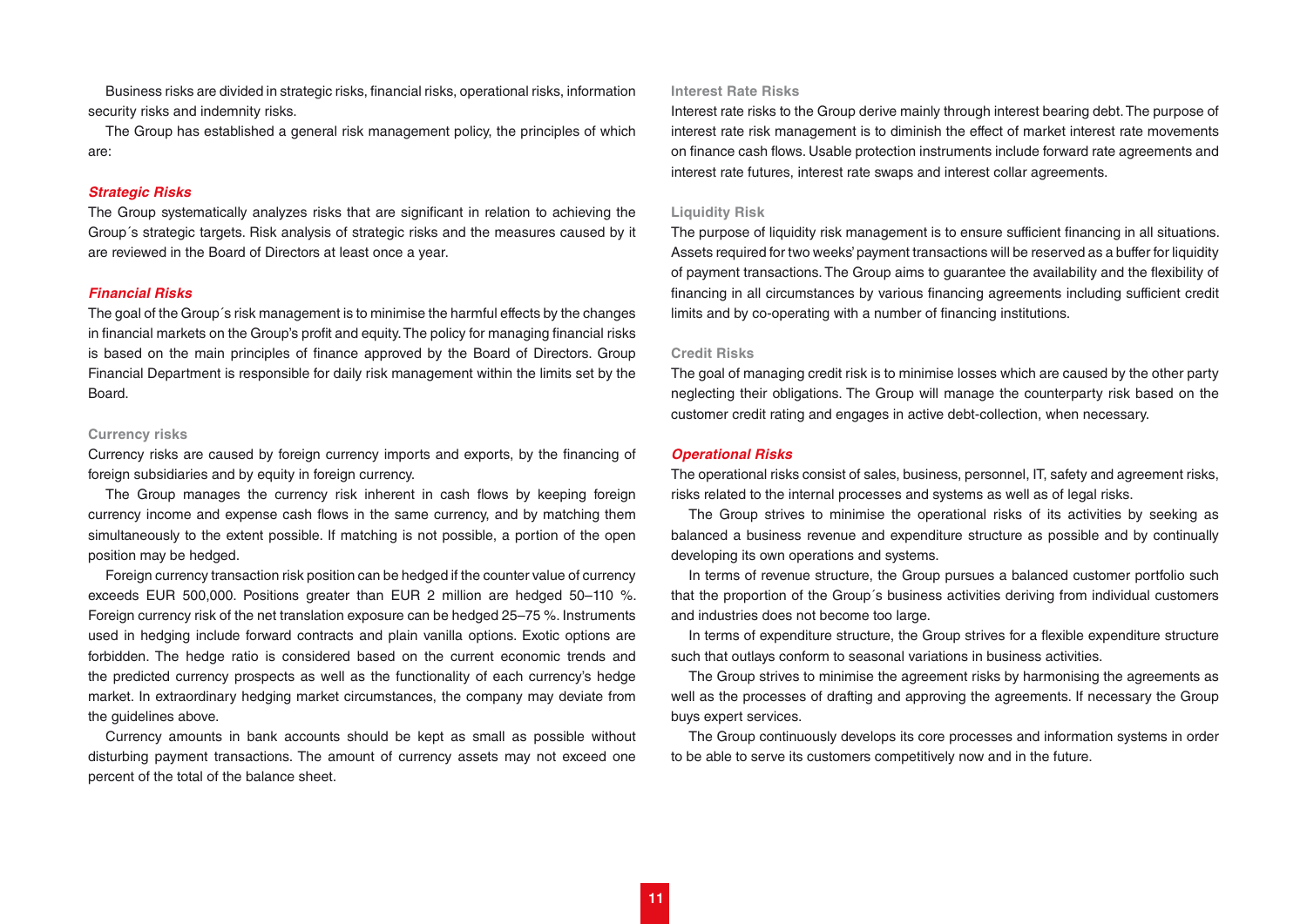<span id="page-11-0"></span>It is the goal of the Group to continuously develop the possibilities for the Group and the personnel to improve their own operating environment and to predict changes by developing procedures, systems, tools and personnel through many different means. Regular personnel satisfaction surveys, supervisor evaluations along with evaluations of key personnel, allow the prediction and minimization of possible human risks.

### *Information Security Risks*

Information security is a constant part of the securing and developing of all operations of the Group. Information security and information security policy are the responsibility of President and CEO and Group Management Team. They decide on the common information security policy of the Group. IT department is responsible for the development, supervision of the implementation and the maintenance of information security knowledge. In the end every administrator and user of the information systems and information networks is responsible for the implementation of information security. IT department is responsible for the protection of the information systems and for the information that they include.

The foundation of the implementation of the information security is the information security policy established by the Group. The policy is available for all employees and IT system users. The targets, responsibilities and methods of implementation of the Group´s and its subsidiaries' information security are defined in the information security policy.

The goal of the information security work is to secure the continuity of the Group´s operations and the uninterrupted functioning of the manual and automatic information systems that are important to the operations, to prevent the unauthorised use of the information and information systems, to prevent unintended or intended destruction or distortion of information and to minimise the possible damages. In addition to the protection of the information processing of normal times the Group also prepares for the threat situations that could interrupt the Group´s operations and for the recovery from these situations. The Group´s information, information systems and information system services are kept properly protected through administrative, technical and other measurements both during normal and unusual conditions. Every person handling company information is responsible for his/her part to take care of information security.

The achievement of information security goals is an ongoing process, which includes administrative, physical and technical resolutions. The information security risks are being investigated on regularly basis with a goal to identify the threats that endanger the operations, to recognise the vulnerable spots of the information systems and to estimate the losses in case some kind of threat materialises and to estimate the costs of reconstructing the information security in order to reduce the risks.

### *Indemnity Risks*

Significant indemnity risks to the Group are those related to the Group´s personnel, its assets, interruption of its operations and its liability risks.

The Group continuously pays attention to the security of its operations and to maintenance of proper working conditions. The company´s quality and environmental systems are deemed to fulfil the requirements established for the ISO 9001:2008 and ISO 14001:2004 standards. In addition, its occupational health and safety system is certified (OHSAS 18001:2008) as well.

All terminal workers have earned an occupational safety card.

The Group utilises deviation reporting.

In addition to statutory insurance coverage, the Group also has comprehensive property, business interruption and liability insurance coverage to minimise indemnity risks. In order to ensure that insurance policies offer comprehensive coverage and are priced competitively, the Group analyses its insurance coverage yearly using external experts as necessary.

#### **USE OF DERIVATIVES**

Management can use derivative contracts for protections of currency, interest and commodity risks as defined in "Financial Risks". Any other use of derivatives needs to be approved by the Board of Directors.

#### **THE STRATEGY WORK OF THE COMPANY**

The Group Management Team and the Board of Directors continuously define and specify the strategic goals of the Group. The Board and the Management Team have annually joint strategy meetings. Annually the Board also reviews risk assessment, in which the significant risks related to the achievement of the Group's strategic targets are quantified by the management of the Group. The analysis includes a plan to mitigate probability of realization of the risks and the negative impact of realized risks.

### **AUDITING**

The company has one auditing company authorised by the Central Chamber of Commerce. The auditor's term of office continues until the next Annual General Meeting after the Auditor's election. The company's auditor is Authorized Public Accountants Oy KPMG Ab, with APA Ari Eskelinen as principally responsible auditor.

The auditors were paid a fee of EUR 52,400 in 2015 for auditing of the financial year. A total of EUR 750 was paid in consulting fees unrelated to auditing.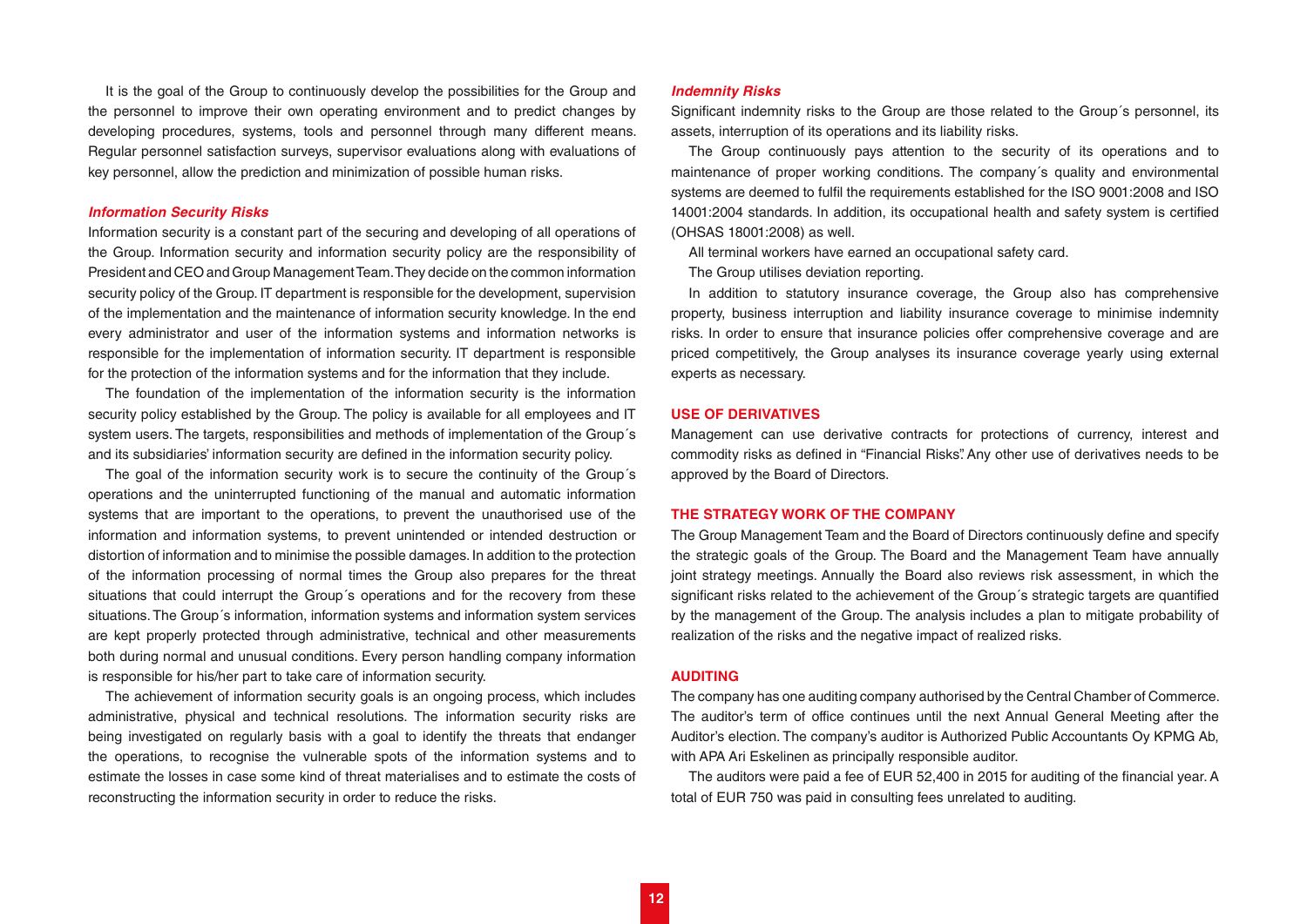# <span id="page-12-0"></span>**COMMUNICATIONS**

In 2015 Nurminen Logistics Plc published three interim reports, a financial statement release, a financial statement and an annual report in Finnish and English. All of these and the company's other releases, as well as key information regarding the company are available on the company's website at www.nurminenlogistics.com. In the future, the company will publish financial review twice a year. The decision is based on the amended Securities Markets Act, which entered into force on November 26, 2015. Amendments to the Securities Markets Act concern, among other things, giving up the requirement to disclose interim reports for the first three and nine months of the year.